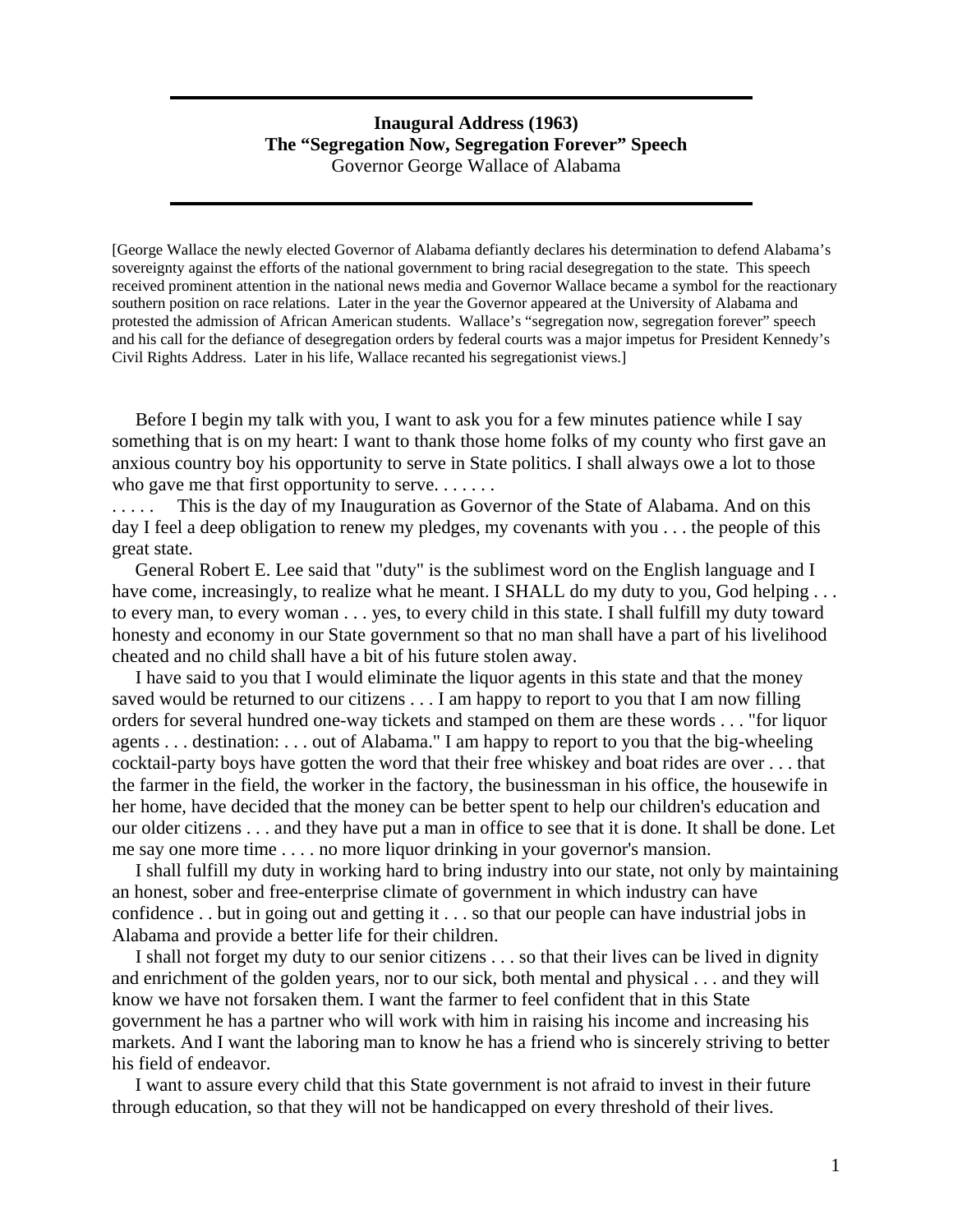Today I have stood, where once Jefferson Davis stood, and took an oath to my people. It is very appropriate then that from this Cradle of the Confederacy, this very Heart of the Great Anglo-Saxon Southland, that today we sound the drum for freedom as have our generations of forebears before us done, time and time again through history. Let us rise to the call of freedomloving blood that is in us and send our answer to the tyranny that clanks its chains upon the South. In the name of the greatest people that have ever trod this earth, I draw the line in the dust and toss the gauntlet before the feet of tyranny . . . and I say . . . segregation today . . . segregation tomorrow . . . segregation forever.

 The Washington, D.C. school riot report is disgusting and revealing. We will not sacrifice our children to any such type school system--and you can write that down. The federal troops in Mississippi could be better used guarding the safety of the citizens of Washington, D.C., where it is even unsafe to walk or go to a ballgame--and that is the nation's capitol. I was safer in a B-29 bomber over Japan during the war in an air raid, than the people of Washington are walking to the White House neighborhood. A closer example is Atlanta. The city officials fawn for political reasons over school integration and THEN build barricades to stop residential integration--what hypocrisy!

 Let us send this message back to Washington by our representatives who are with us today- that from this day we are standing up, and the heel of tyranny does not fit the neck of an upright man . . . that we intend to take the offensive and carry our fight for freedom across the nation, wielding the balance of power we know we possess in the Southland . . . . that WE, not the insipid bloc of voters of some sections . . will determine in the next election who shall sit in the White House of these United States . . . That from this day, from this hour . . . from this minute . . . we give the word of a race of honor that we will tolerate their boot in our face no longer . . . . and let those certain judges put that in their opium pipes of power and smoke it for what it is worth.

 Hear me, Southerners! You sons and daughters who have moved north and west throughout this nation . . . . we call on you from your native soil to join with us in national support and vote . . and we know . . . wherever you are . . away from the hearths of the Southland . . . that you will respond, for though you may live in the fartherest reaches of this vast country . . . . your heart has never left Dixieland.

 And you native sons and daughters of old New England's rock-ribbed patriotism . . . and you sturdy natives of the great Mid-West . . and you descendants of the far West flaming spirit of pioneer freedom . . we invite you to come and be with us . . for you are of the Southern spirit . . and the Southern philosophy . . . you are Southerners too and brothers with us in our fight.

What I have said about segregation goes double this day . . . and what I have said to or about some federal judges goes TRIPLE this day.

 Alabama has been blessed by God as few states in this Union have been blessed. Our state owns ten percent of all the natural resources of all the states in our country. Our inland waterway system is second to none . . . and has the potential of being the greatest waterway transport system in the entire world. We possess over thirty minerals in usable quantities and our soil is rich and varied, suited to a wide variety of plants. Our native pine and forestry system produces timber faster than we can cut it and yet we have only pricked the surface of the great lumber and pulp potential.

With ample rainfall and rich grasslands our live stock industry is in the infancy of a giant future that can make us a center of the big and growing meat packing and prepared foods marketing. We have the favorable climate, streams, woodlands, beaches, and natural beauty to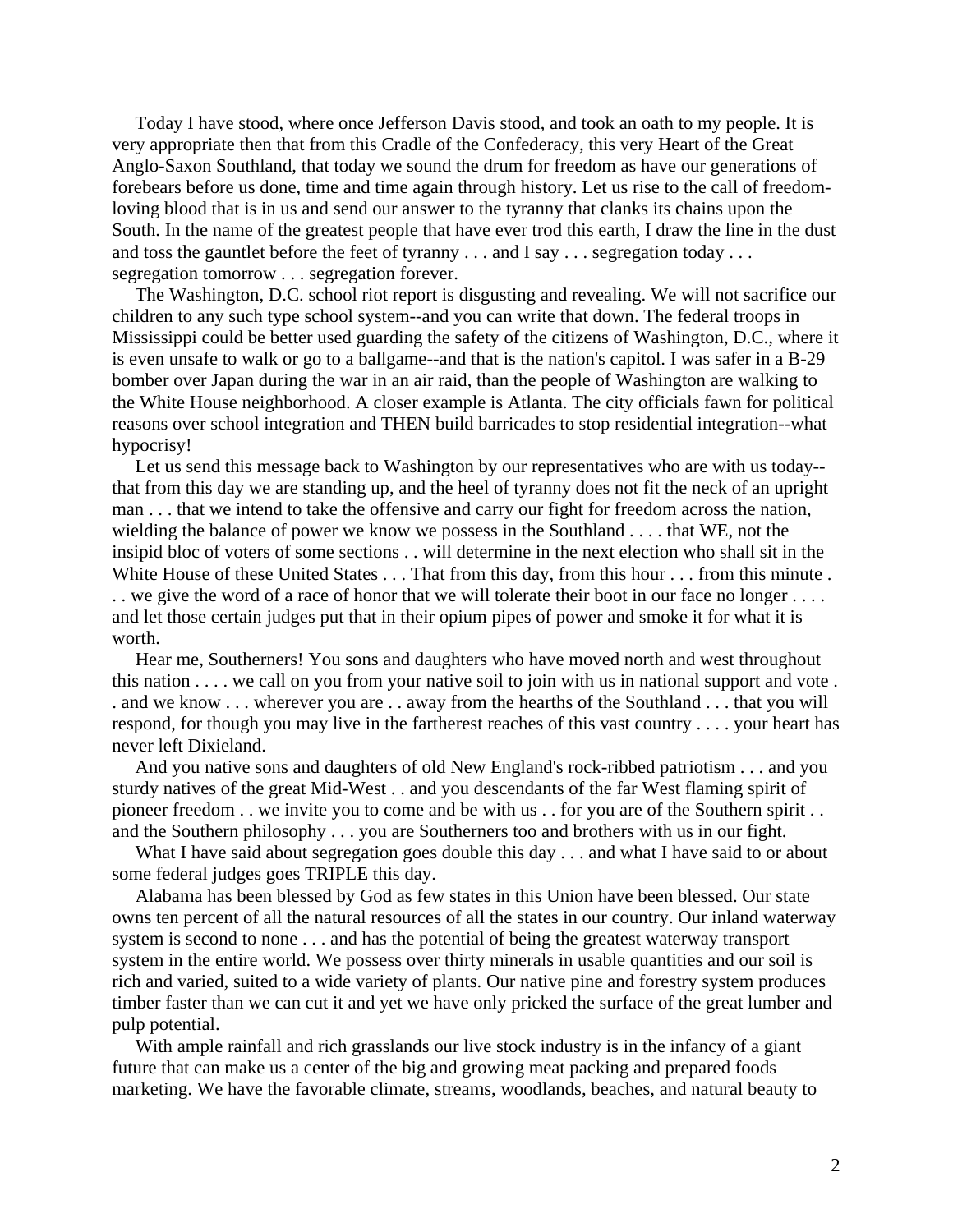make us a recreational Mecca in the booming tourist and vacation industry. Nestled in the great Tennessee Valley, we possess the Rocket center of the world and the keys to the space frontier.

 While the trade with a developing Europe built the great port cities of the east coast, our own fast developing port of Mobile faces as a magnetic gateway to the great continent of South America, well over twice as large and hundreds of times richer in resources, even now awakening to the growing probes of enterprising capital with a potential of growth and wealth beyond any present dream for our port development and corresponding results throughout the connecting waterways that thread our state.

 And while the manufacturing industries of free enterprise have been coming to our state in increasing numbers, attracted by our bountiful natural resources, our growing numbers of skilled workers and our favorable conditions, their present rate of settlement here can be increased from the trickle they now represent to a stream of enterprise and endeavor, capital and expansion that can join us in our work of development and enrichment of the educational futures of our children, the opportunities of our citizens and the fulfillment of our talents as God has given them to us. To realize our ambitions and to bring to fruition our dreams, we as Alabamians must take cognizance of the world about us. We must re-define our heritage, re-school our thoughts in the lessons our forefathers knew so well, first hand, in order to function and to grow and to prosper. We can no longer hide our head in the sand and tell ourselves that the ideology of our free fathers is not being attacked and is not being threatened by another idea . . . for it is. We are faced with an idea that if a centralized government assume enough authority, enough power over its people, that it can provide a utopian life . . that if given the power to dictate, to forbid, to require, to demand, to distribute, to edict and to judge what is best and enforce that will produce only "good" . . and it shall be our father . . . . and our God. It is an idea of government that encourages our fears and destroys our faith . . . for where there is faith, there is no fear, and where there is fear, there is no faith. In encouraging our fears of economic insecurity it demands we place that economic management and control with government; in encouraging our fear of educational development it demands we place that education and the minds of our children under management and control of government, and even in feeding our fears of physical infirmities and declining years, it offers and demands to father us through it all and even into the grave. It is a government that claims to us that it is bountiful as it buys its power from us with the fruits of its rapaciousness of the wealth that free men before it have produced and builds on crumbling credit without responsibilities to the debtors . . . our children. It is an ideology of government erected on the encouragement of fear and fails to recognize the basic law of our fathers that governments do not produce wealth . . . people produce wealth . . . free people; and those people become less free . . . as they learn there is little reward for ambition . . . that it requires faith to risk . . . and they have none . . as the government must restrict and penalize and tax incentive and endeavor and must increase its expenditures of bounties . . . then this government must assume more and more police powers and we find we are become government-fearing people . . . not God-fearing people. We find we have replaced faith with fear . . . and though we may give lip service to the Almighty . . in reality, government has become our god. It is, therefore, a basically ungodly government and its appeal to the psuedo-intellectual and the politician is to change their status from servant of the people to master of the people . . . to play at being God . . . without faith in God . . . and without the wisdom of God. It is a system that is the very opposite of Christ for it feeds and encourages everything degenerate and base in our people as it assumes the responsibilities that we ourselves should assume. Its psuedo-liberal spokesmen and some Harvard advocates have never examined the logic of its substitution of what it calls "human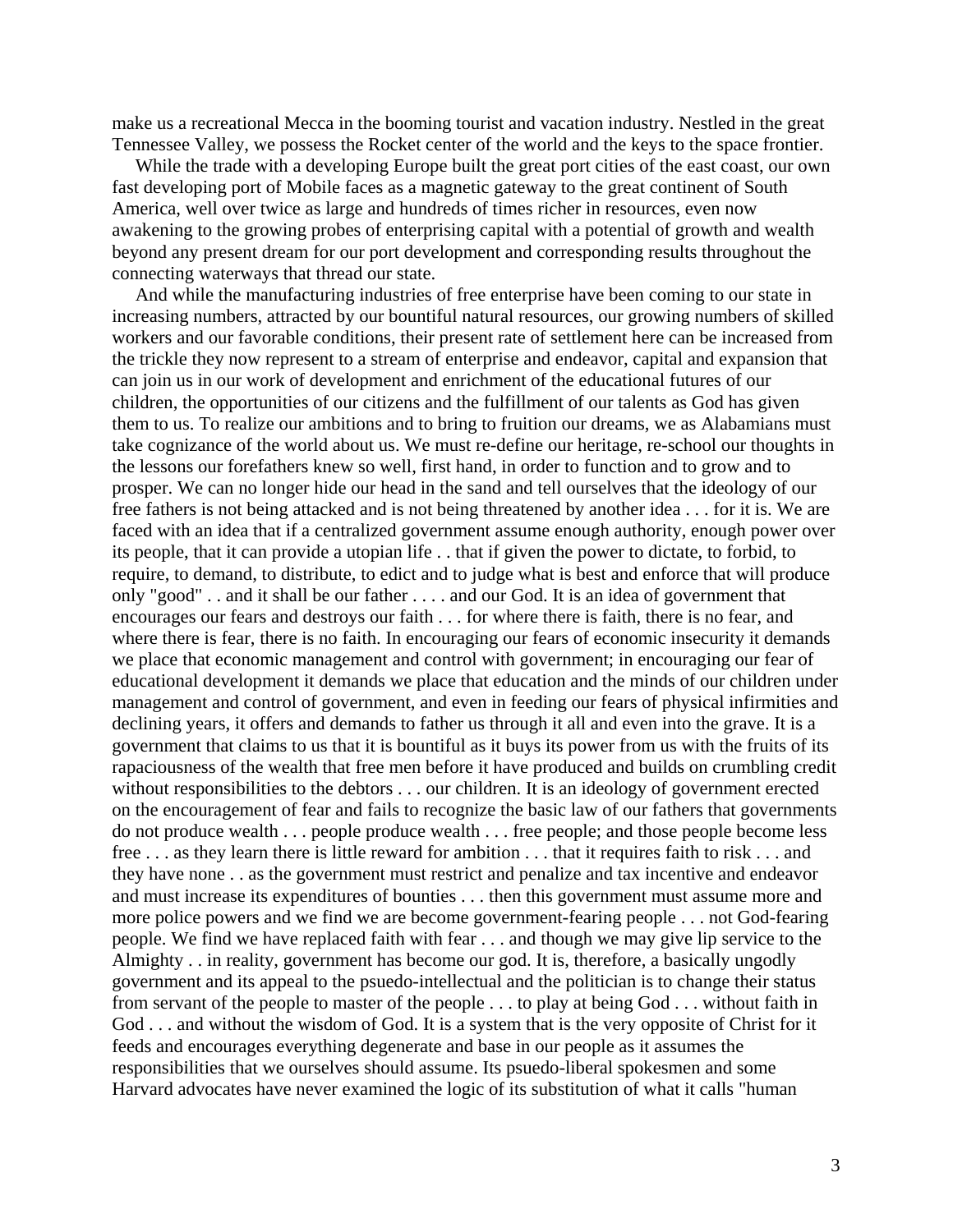rights" for individual rights, for its propaganda play on words has appeal for the unthinking. Its logic is totally material and irresponsible as it runs the full gamut of human desires . . . including the theory that everyone has voting rights without the spiritual responsibility of preserving freedom. Our founding fathers recognized those rights . . . but only within the framework of those spiritual responsibilities. But the strong, simple faith and sane reasoning of our founding fathers has long since been forgotten as the so-called "progressives" tell us that our Constitution was written for "horse and buggy" days . . . so were the Ten Commandments.

 Not so long ago men stood in marvel and awe at the cities, the buildings, the schools, the autobahns that the government of Hitler's Germany had built . . . just as centuries before they stood in wonder of Rome's building . . . but it could not stand . . . for the system that built it had rotted the souls of the builders . . . and in turn . . . rotted the foundation of what God meant that men should be. Today that same system on an international scale is sweeping the world. It is the "changing world" of which we are told . . . it is called "new" and "liberal". It is as old as the oldest dictator. It is degenerate and decadent. As the national racism of Hitler's Germany persecuted a national minority to the whim of a national majority . . . so the international racism of the liberals seek to persecute the international white minority to the whim of the international colored majority . . . so that we are footballed about according to the favor of the Afro-Asian bloc. But the Belgian survivors of the Congo cannot present their case to a war crimes commission . . . nor the Portuguese of Angola . . . nor the survivors of Castro . . . nor the citizens of Oxford, Mississippi.

 It is this theory of international power politic that led a group of men on the Supreme Court for the first time in American history to issue an edict, based not on legal precedent, but upon a volume, the editor of which said our Constitution is outdated and must be changed and the writers of which, some had admittedly belonged to as many as half a hundred communist-front organizations. It is this theory that led this same group of men to briefly bare the ungodly core of that philosophy in forbidding little school children to say a prayer. And we find the evidence of that ungodliness even in the removal of the words "in God we trust" from some of our dollars, which was placed there as like evidence by our founding fathers as the faith upon which this system of government was built. It is the spirit of power thirst that caused a President in Washington to take up Caesar's pen and with one stroke of it make a law. A Law which the law making body of Congress refused to pass . . . a law that tells us that we can or cannot buy or sell our very homes, except by his conditions . . . and except at HIS descretion. It is the spirit of power thirst that led the same President to launch a full offensive of twenty-five thousand troops against a university . . . of all places . . . in his own country . . . and against his own people, when this nation maintains only six thousand troops in the beleagured city of Berlin. We have witnessed such acts of "might makes right" over the world as men yielded to the temptation to play God . . . but we have never before witnessed it in America. We reject such acts as free men. We do not defy, for there is nothing to defy . . . since as free men we do not recognize any government right to give freedom . . . or deny freedom. No government erected by man has that right. As Thomas Jefferson said, "The God who gave us life, gave us liberty at the same time; no King holds the right of liberty in his hands." Nor does any ruler in American government.

 We intend, quite simply, to practice the free heritage as bequeathed to us as sons of free fathers. We intend to re-vitalize the truly new and progressive form of government that is less that two hundred years old . . . a government first founded in this nation simply and purely on faith . . . that there is a personal God who rewards good and punishes evil . . . that hard work will receive its just deserts . . . that ambition and ingenuity and incentiveness . . . and profit of such . .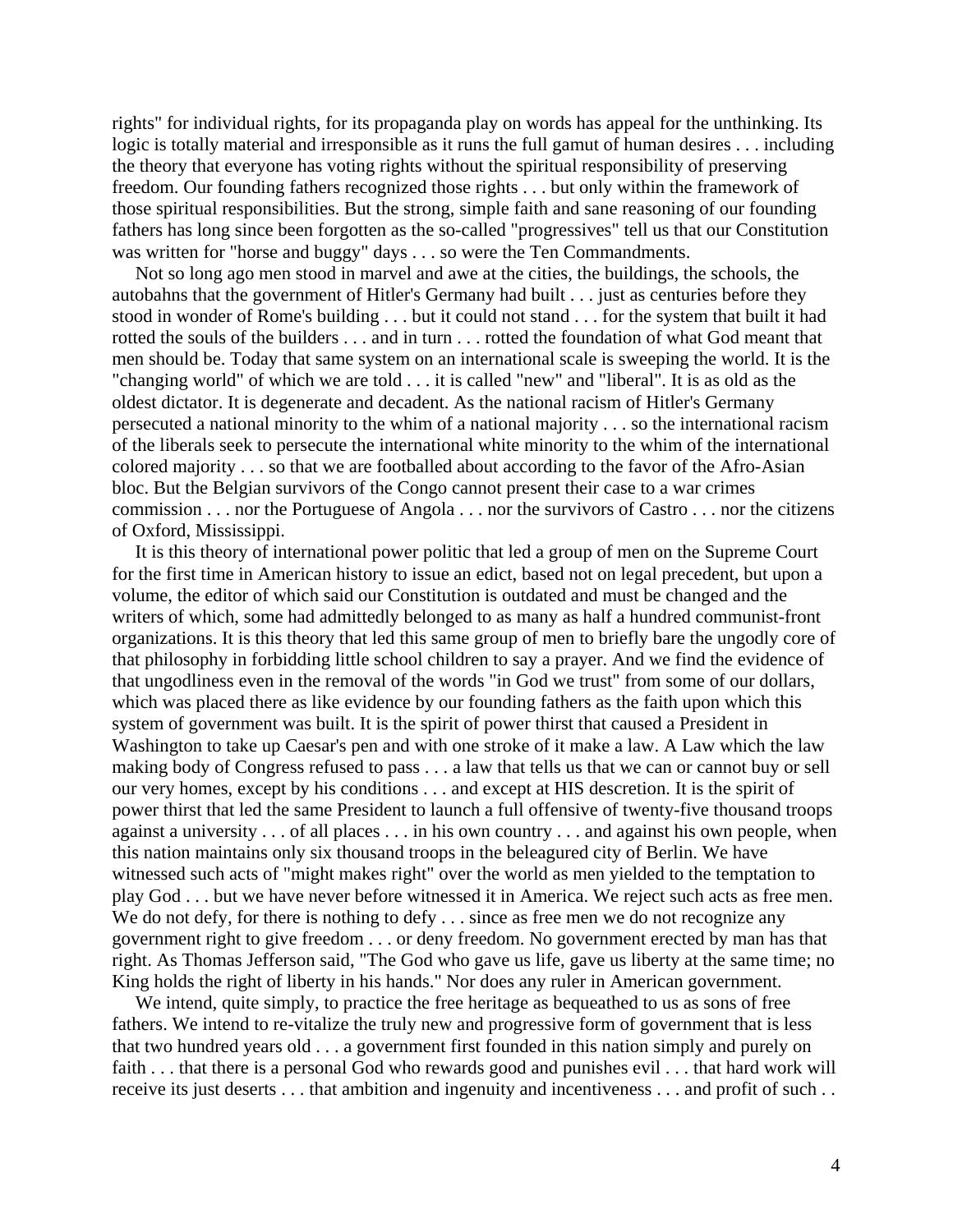are admirable traits and goals . . that the individual is encouraged in his spiritual growth and from that growth arrives at a character that enhances his charity toward others and from that character and that charity so is influenced business, and labor and farmer and government. We intend to renew our faith as God-fearing men . . . not government-fearing men nor any other kind of fearing-men. We intend to roll up our sleeves and pitch in to develop this full bounty God has given us . . . to live full and useful lives and in absolute freedom from all fear. Then can we enjoy the full richness of the Great American Dream.

 We have placed this sign, "In God We Trust," upon our State Capitol on this Inauguration Day as physical evidence of determination to renew the faith of our fathers and to practice the free heritage they bequeathed to us. We do this with the clear and solemn knowledge that such physical evidence is evidently a direct violation of the logic of that Supreme Court in Washington D.C., and if they or their spokesmen in this state wish to term this defiance . . . I say . . . then let them make the most of it.

 This nation was never meant to be a unit of one . . . but a united of the many . . . . that is the exact reason our freedom loving forefathers established the states, so as to divide the rights and powers among the states, insuring that no central power could gain master government control.

 In united effort we were meant to live under this government . . . whether Baptist, Methodist, Presbyterian, Church of Christ, or whatever one's denomination or religious belief . . . each respecting the others right to a separate denomination . . . each, by working to develop his own, enriching the total of all our lives through united effort. And so it was meant in our political lives . . . whether Republican, Democrat, Prohibition, or whatever political party . . . each striving from his separate political station . . . respecting the rights of others to be separate and work from within their political framework . . . and each separate political station making its contribution to our lives . . . .

 And so it was meant in our racial lives . . . each race, within its own framework has the freedom to teach . . to instruct . . to develop . . to ask for and receive deserved help from others of separate racial stations. This is the great freedom of our American founding fathers . . . but if we amalgamate into the one unit as advocated by the communist philosophers . . then the enrichment of our lives . . . the freedom for our development . . . is gone forever. We become, therefore, a mongrel unit of one under a single all powerful government . . . and we stand for everything . . . and for nothing.

 The true brotherhood of America, of respecting the separateness of others . . and uniting in effort . . has been so twisted and distorted from its original concept that there is a small wonder that communism is winning the world.

We invite the negro citizens of Alabama to work with us from his separate racial station . . as we will work with him . . to develop, to grow in individual freedom and enrichment. We want jobs and a good future for BOTH races . . the tubercular and the infirm. This is the basic heritage of my religion, if which I make full practice . . . . for we are all the handiwork of God.

 But we warn those, of any group, who would follow the false doctrine of communistic amalgamation that we will not surrender our system of government . . . our freedom of race and religion . . . that freedom was won at a hard price and if it requires a hard price to retain it . . we are able . . and quite willing to pay it.

 The liberals' theory that poverty, discrimination and lack of opportunity is the cause of communism is a false theory . . . if it were true the South would have been the biggest single communist bloc in the western hemisphere long ago . . . for after the great War Between the States, our people faced a desolate land of burned universities, destroyed crops and homes, with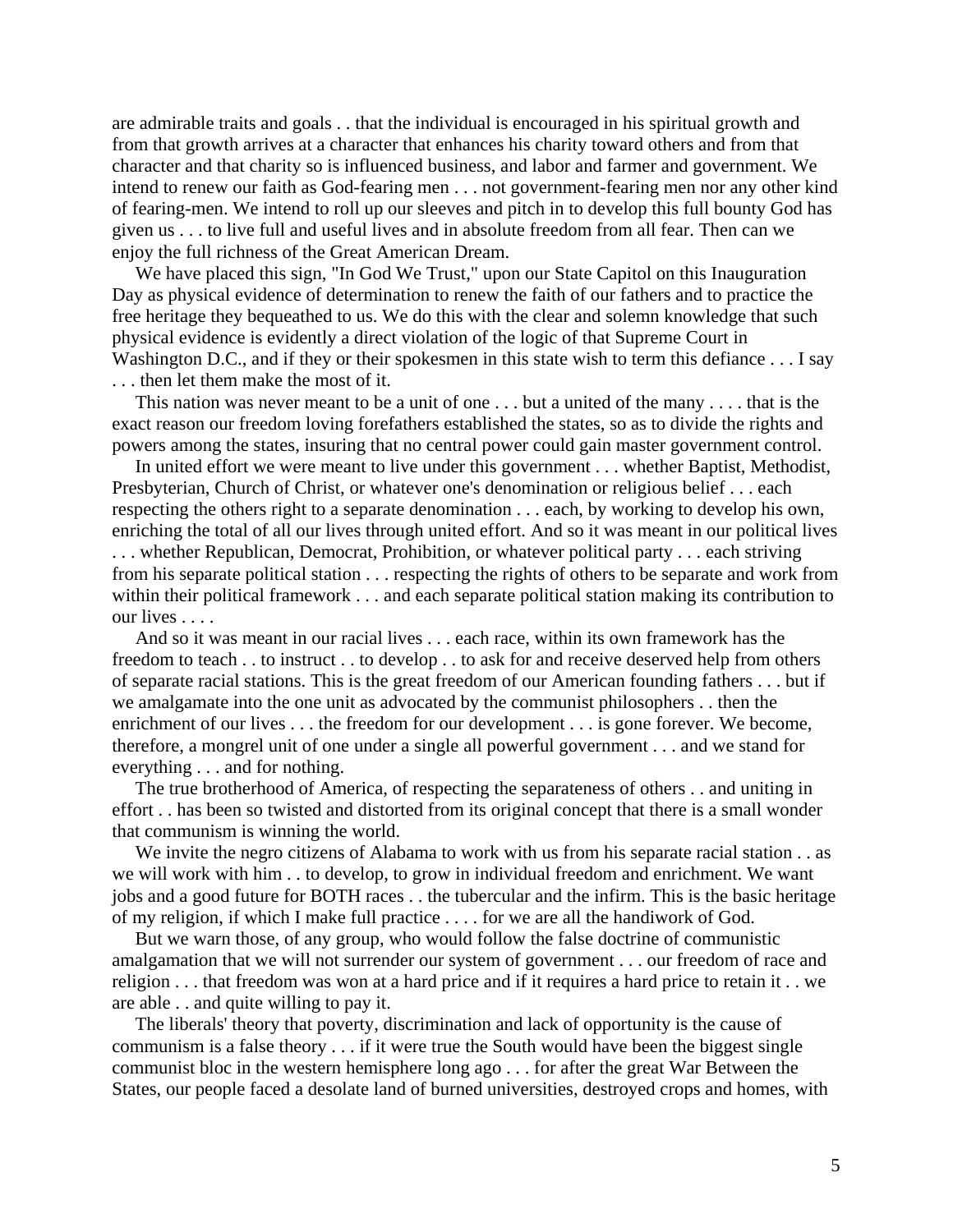manpower depleted and crippled, and even the mule, which was required to work the land, was so scarce that whole communities shared one animal to make the spring plowing. There were no government handouts, no Marshall Plan aid, no coddling to make sure that our people would not suffer; instead the South was set upon by the vulturous carpetbagger and federal troops, all loyal Southerners were denied the vote at the point of bayonet, so that the infamous, illegal 14th Amendment might be passed. There was no money, no food and no hope of either. But our grandfathers bent their knee only in church and bowed their head only to God.

 Not for a single instant did they ever consider the easy way of federal dictatorship and amalgamation in return for fat bellies. They fought. They dug sweet roots from the ground with their bare hands and boiled them in iron pots . . . . they gathered poke salad from the woods and acorns from the ground. They fought. They followed no false doctrine . . . they knew what the wanted . . and they fought for freedom! They came up from their knees in the greatest disply of sheer nerve, grit and guts that has ever been set down in the pages of written history . . . and they won! The great writer, Rudyard Kipling wrote of them, that: "There in the Southland of the United States of America, lives the greatest fighting breed of man . . . in all the world!"

 And that is why today, I stand ashamed of the fat, well-fed whimperers who say that it is inevitable . . . that our cause is lost. I am ashamed of them . . . . and I am ashamed for them. They do not represent the people of the Southland.

 And may we take note of one other fact, with all trouble with communists that some sections of this country have . . . there are not enough native communists in the South to fill up a telephone booth . . . . and THAT is a matter of public FBI record.

 We remind all within hearing of this Southland that a Southerner, Peyton Randolph, presided over the Continental Congress in our nation's beginning . . . that a Southerner, Thomas Jefferson, wrote the Declaration of Independence, that a Southerner, George Washington, is the Father of our country . . . that a Southerner, James Madison, authored our Constitution, that a Southerner, George Mason, authored the Bill of Rights and it was a Southerner who said, "Give me liberty . . . . . . or give me death," Patrick Henry.

 Southerners played a most magnificent part in erecting this great divinely inspired system of freedom . . and as God is our witnesses, Southerners will save it.

 Let us, as Alabamians, grasp the hand of destiny and walk out of the shadow of fear . . . and fill our divine destination. Let us not simply defend . . but let us assume the leadership of the fight and carry our leadership across this nation. God has placed us here in this crisis . . . let is not fail in this . . our most historical moment.

 You are here today, present in this audience, and to you over this great state, wherever you are in sound of my voice, I want to humbly and with all sincerity, thank you for your faith in me.

 I promise you that I will try to make you a good governor. I promise you that, as God gives me the wisdom and the strength, I will be sincere with you. I will be honest with you.

 I will apply the old sound rule of our fathers, that anything worthy of our defense is worthy of one hundred percent of our defense. I have been taught that freedom meant freedom from any threat or fear of government. I was born in that freedom, I was raised in that freedom . . . I intend to live in that freedom . . . and God willing, when I die, I shall leave that freedom to my children . . . as my father left it to me.

 My pledge to you . . . to "Stand up for Alabama," is a stronger pledge today than it was the first day I made that pledge. I shall "Stand up for Alabama," as Governor of our State . . . you stand with me . . . and we, together, can give courageous leadership to millions of people